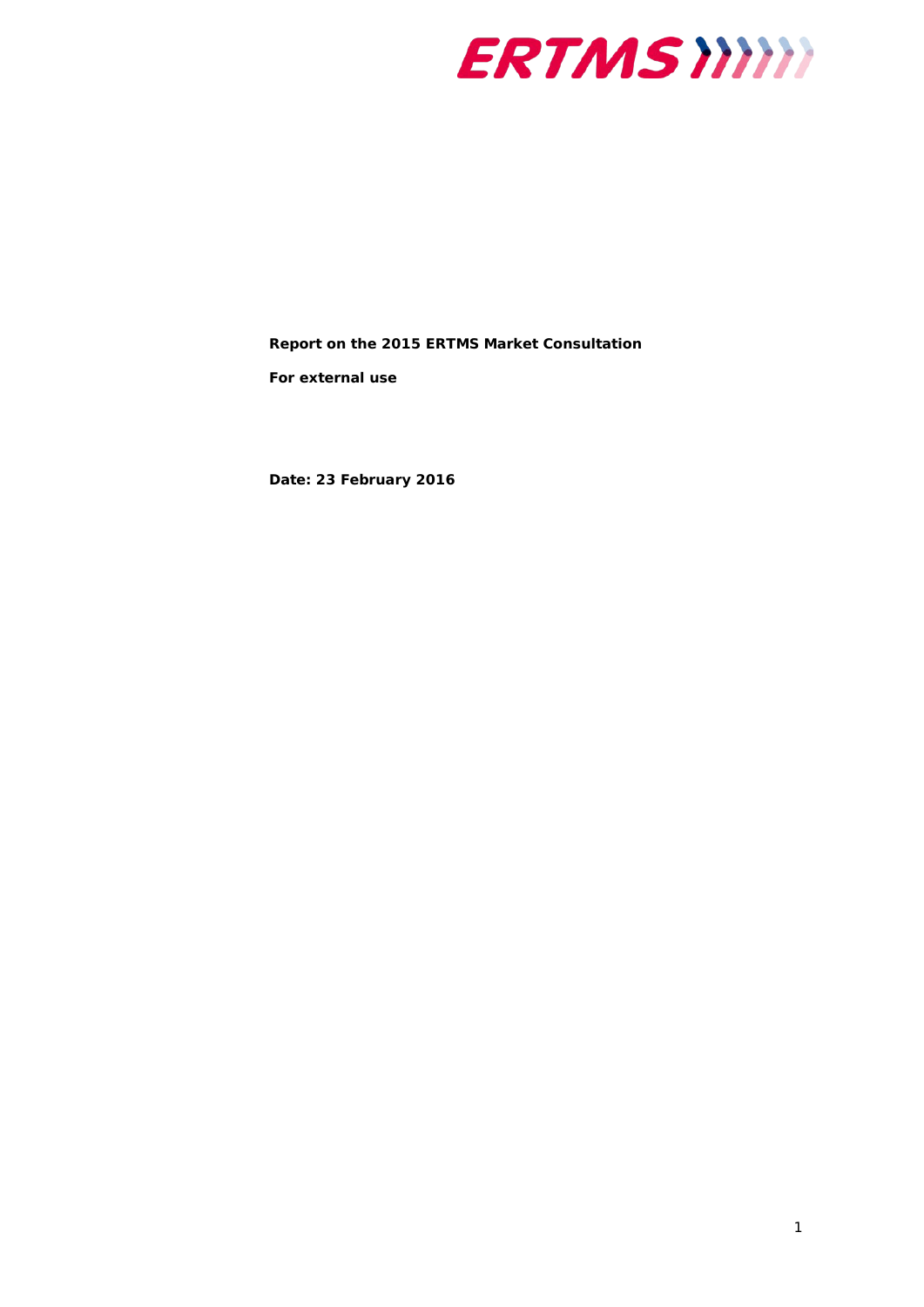

# **CONTENTS**

| 1.1                              | AIM AND MARKET CONSULTATION PROCESS                              | 3  |
|----------------------------------|------------------------------------------------------------------|----|
| 1.2                              | AIM OF THIS REPORT                                               | 3  |
| 1.3                              | <b>MARKET CONSULTATION RULES OF PLAY</b>                         | 3  |
| $\mathbf{2}$                     | <b>RESULTS IN BROAD OUTLINE</b>                                  | 4  |
| 2.1                              | PROCUREMENT AND CONTRACTING STRATEGY                             | 4  |
| $2.2^{\circ}$                    | <b>SYSTEM INTEGRATION</b>                                        | 6  |
| 2.3                              | <b>TRANSPORT SYSTEM</b>                                          | 7  |
| 2.4                              | ROLLING STOCK                                                    | 8  |
| 2.5                              | <b>INFRASTRUCTURE</b>                                            | 9  |
| 3<br><b>FURTHER PROCESS</b>      |                                                                  | 12 |
| 3.1                              | <b>PLANNING - PLAN PREPARATION PHASE FOR THE ERTMS PROGRAMME</b> | 12 |
| <b>APPENDIX 1: RULES OF PLAY</b> |                                                                  | 13 |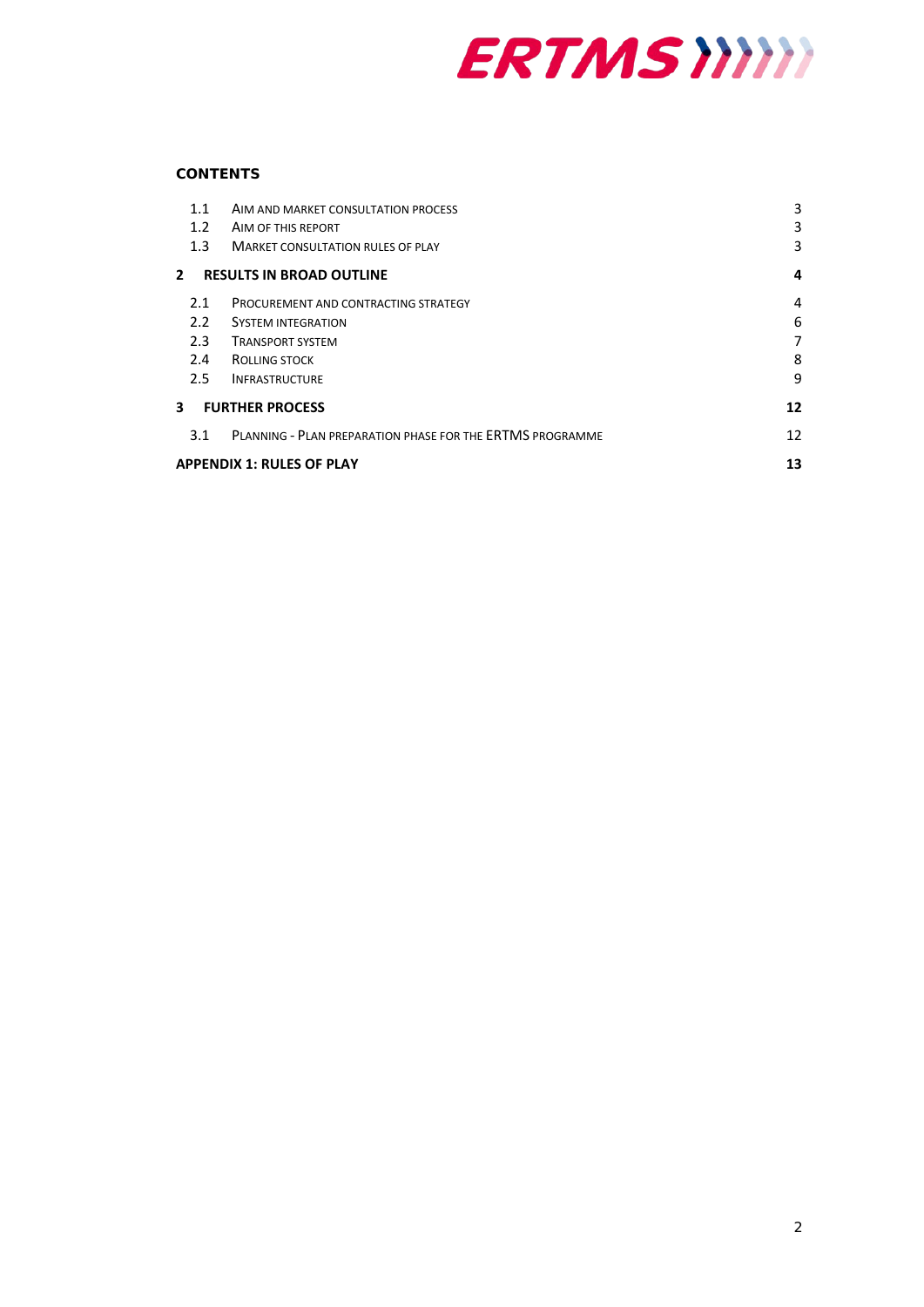

# **1 Introduction - ERTMS market consultation**

### <span id="page-2-0"></span>**1.1 Aim and market consultation process**

The ERTMS Programme organised a market consultation in a series of sessions over the period March-October 2015. The aim of the market consultation was to identify the market options and preferences for implementing ERTMS in the Netherlands, and also to obtain answers to the questions raised within the Programme. A series of information meetings was held for this purpose in March and April. A market consultation document was subsequently prepared which presents the objectives, ideas for the procurement and contracting strategy, the scope, time frame for the ERTMS programme and further aspects<sup>[1](#page-2-3)</sup>. This document also explains the questions on the topics the Programme wanted to submit to the market parties. The market consultation was announced on TenderNed on 12 June 2015. The market consultation document was appended to the announcement on TenderNed and was sent to all market parties who had registered for the kick-off meeting on 9 July 2015. During the kick-off meeting explanatory presentations were held on the content of the market consultation<sup>[2](#page-2-4)</sup>.

Based on the responses received, a number of market parties were invited for an indepth meeting to further discuss selected topics in the market consultation document. Meetings were held with a total of twenty-two market parties, five of which were also invited to a technical meeting on the infrastructure.

## <span id="page-2-1"></span>**1.2 Aim of this report**

The aim of this report is twofold. First, the Programme has drawn up this report to share the results of the market consultation with the market. These results have intentionally been presented anonymously in broad outline to safeguard the confidentiality of the information provided by the market parties. Second, this report serves to share with all parties the information the Programme communicated to the market during the various meetings to ensure a level playing field.

## <span id="page-2-2"></span>**1.3 Market consultation rules of play**

The rules of play for ensuring confidentiality and a level playing field were shared with the market in the market consultation document. These rules of play are set out in Appendix 1 to this report.

<span id="page-2-3"></span><sup>&</sup>lt;sup>1</sup> This document can be downloaded from www.ertms-nl.nl.

<span id="page-2-4"></span><sup>2</sup> These presentations are also available on www.ertms-nl.nl.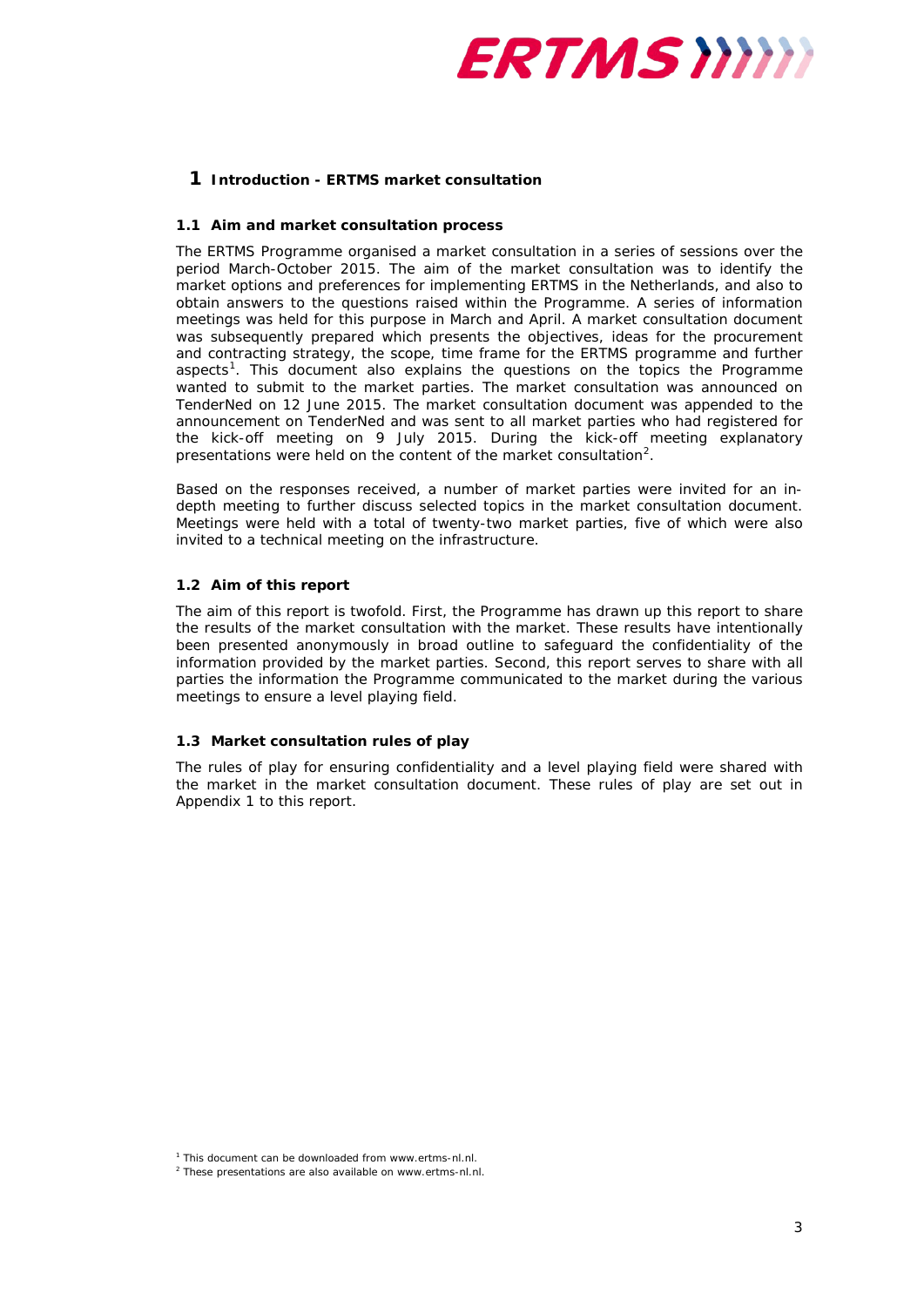

# <span id="page-3-0"></span>**2 Results in broad outline**

# <span id="page-3-1"></span>**2.1 Procurement and contracting strategy**

During the market consultation the discussion of the procurement and contracting strategy centred mainly on models, forms of collaboration, types of contracts, the financial value of the lots to be put out to tender, contract variants for rolling stock and infrastructures and the possible format of the tender(s). The Programme will include all the considerations communicated to the Programme when developing the procurement and contracting strategy. Background information and the questions relating to these topics are included in the market consultation document (Sections 5 and 6.1).

## *2.1.1 Procurement and contracting strategy models*

It emerged from the market consultation that the majority of participating parties have a preference for integrated contracts, whereby the Design, Build and Maintain (DBM) components are contracted in their entirety. The underlying reasons communicated to the Programme include the following:

- Integrated contracting reduces the number of interfaces between the systems of the various market parties, which mitigates the associated risk;
- Integrated contracting enables maximum utilisation of the available knowledge and expertise of the market;
- Integrated contracting can bring more competitive aspects and thus lower the total costs and boost the realised result.

The following counter-arguments (and hence points to be addressed) were also communicated to the Programme:

- Successively putting out to tender and entering into separate contracts for the individual Design, Build and Maintain components (D+B+M) reduces vendor lock-in;
- Non-integrated contracting could offer more parties an opportunity to work on a contract, which would foster competition;
- Non-integrated contracting could prevent market parties from prior exclusion due to their inability to find a partner to form a consortium (only a handful of market parties are available for a number of competencies).

#### *2.1.2 Forms of collaboration and types of contracts*

Many market parties indicated that they were willing to collaborate closely with other parties in implementing ERTMS. Their views on the form of any such collaboration differ. Various suggestions were put forward such as creating Design and Build teams, creating an alliance model in which the client(s) would also participate, a collaboration agreement entailing a best efforts obligation or an obligation of result, or conversely abandoning the above forms of collaboration entirely. Most parties indicated their preference for an incentive scheme in the form of a bonus rather than a penalty.

#### *2.1.3 Financial value of the lots to be put out to tender*

All market parties were asked to state the minimum and maximum contract value they had in mind. This information clearly is confidential and is not discussed any further in this report.

#### *2.1.4 Contract variants for rolling stock*

Among the contract variants for rolling stock, a preference emerged for dividing the trains into train types (rather than owner or age, for instance) to minimise double engineering and the associated costs.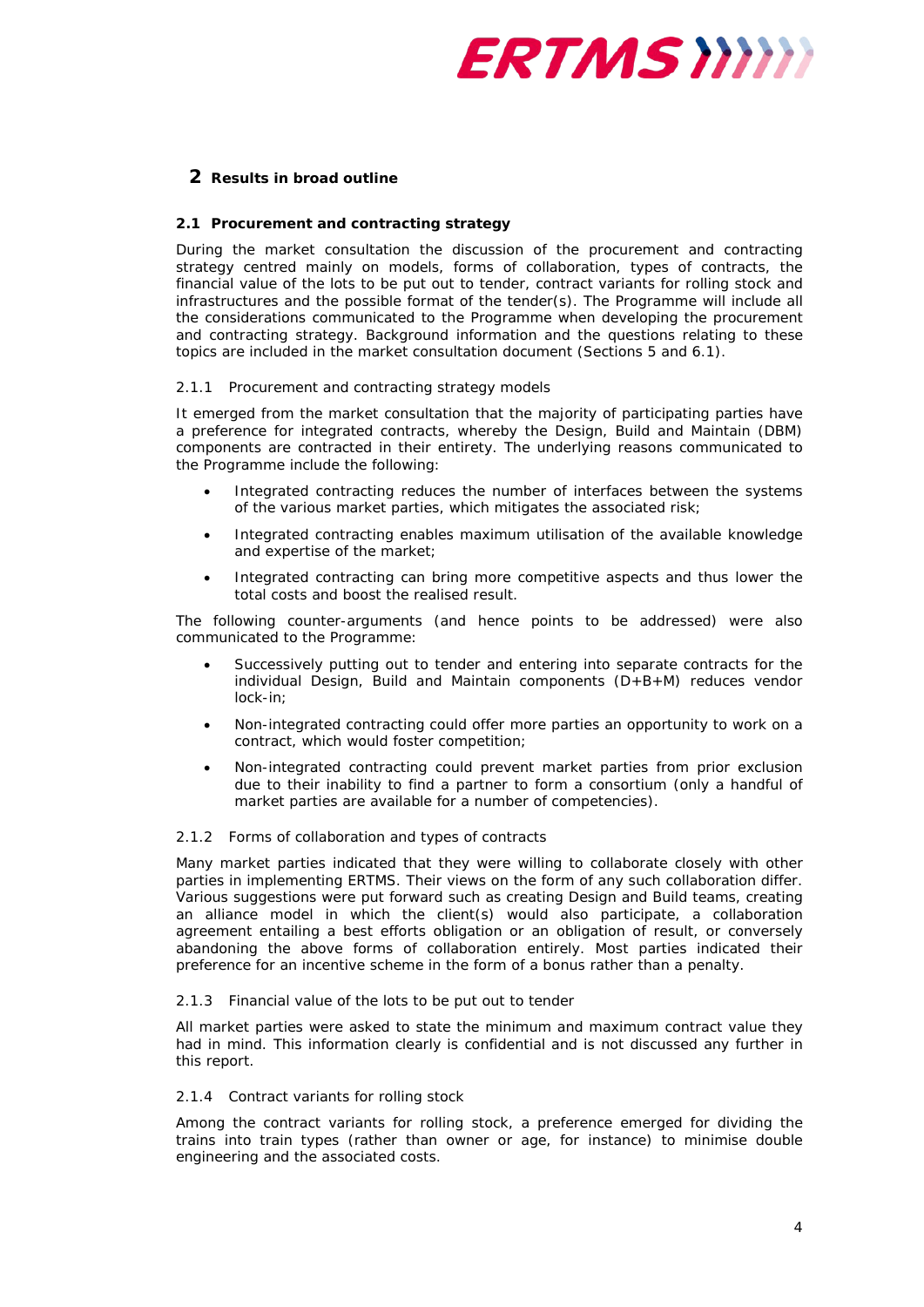

### *2.1.5 Contract variants for infrastructure*

Among the contract variants for infrastructure a preference emerged for dividing the contracts into geographical areas (rather than merely a functional division). The preferences as well as the advantages and disadvantages of each contract variant were also identified and discussed.

### *2.1.6 Dialogue during procurement procedures*

The Programme asked the market parties about their experiences relating to the dialogue conducted during procurement procedures, including their experiences of nonrailway projects. It emerged that the market parties much appreciate the opportunity to contribute their ideas and reflect on the Programme plans in advance of the tender, such as during this market consultation. They indicated that clearly communicating the performance requirements and the corresponding schedule in advance ultimately enables them to submit a more realistic and also more favourable bid. Various market parties stated that late adjustments to the performance requirement or specifications during a procurement procedure often are a costly affair.

A specific opportunity for creating a dialogue that was brought forward during the discussions is the competitive dialogue. During this procedure, the client selects a limited number of market parties on the basis of selection documents in order to reach a solution by means of dialogue. On the whole this format met with a favourable response from the market parties although they also presented the Programme with a number of counter-arguments.

During the discussions on the procurement and contracting strategy, the following points were raised, which the Programme would like to share with all market parties.

- In terms of financial planning, the Programme indicated that the financial flows relating to the implementation of ERTMS in the infrastructure are anticipated to commence in 2018 and that around one tenth of the total budget (€250 million a year) will be spent on an annual basis.
- Should an alliance model be selected, the Programme can imagine that incentives might be incorporated in a contract to ensure that the performance requirements in the area of safety, interoperability, speed, capacity and reliability are fulfilled.
- The Programme stated that elements of the Danish model may be adopted but that the model cannot/will not be replicated, one reason being that Denmark has implemented ERTMS across the entire country at once.
- The Programme indicated that Level 2-only implementation at the Amsterdam and Utrecht stations is still viewed as a considerable challenge for the market and is therefore further examining this issue.
- The Programme stressed the need for a backup plan for the implementation of ERTMS and for comprehensively testing the systems, partly due to the recommendations submitted by the House of Representatives of the States General following the parliamentary enquiry into the Fyra high-speed train.
- The Programme wishes to emphasise that the entire ERTMS life cycle forms an integral part of the Programme scope.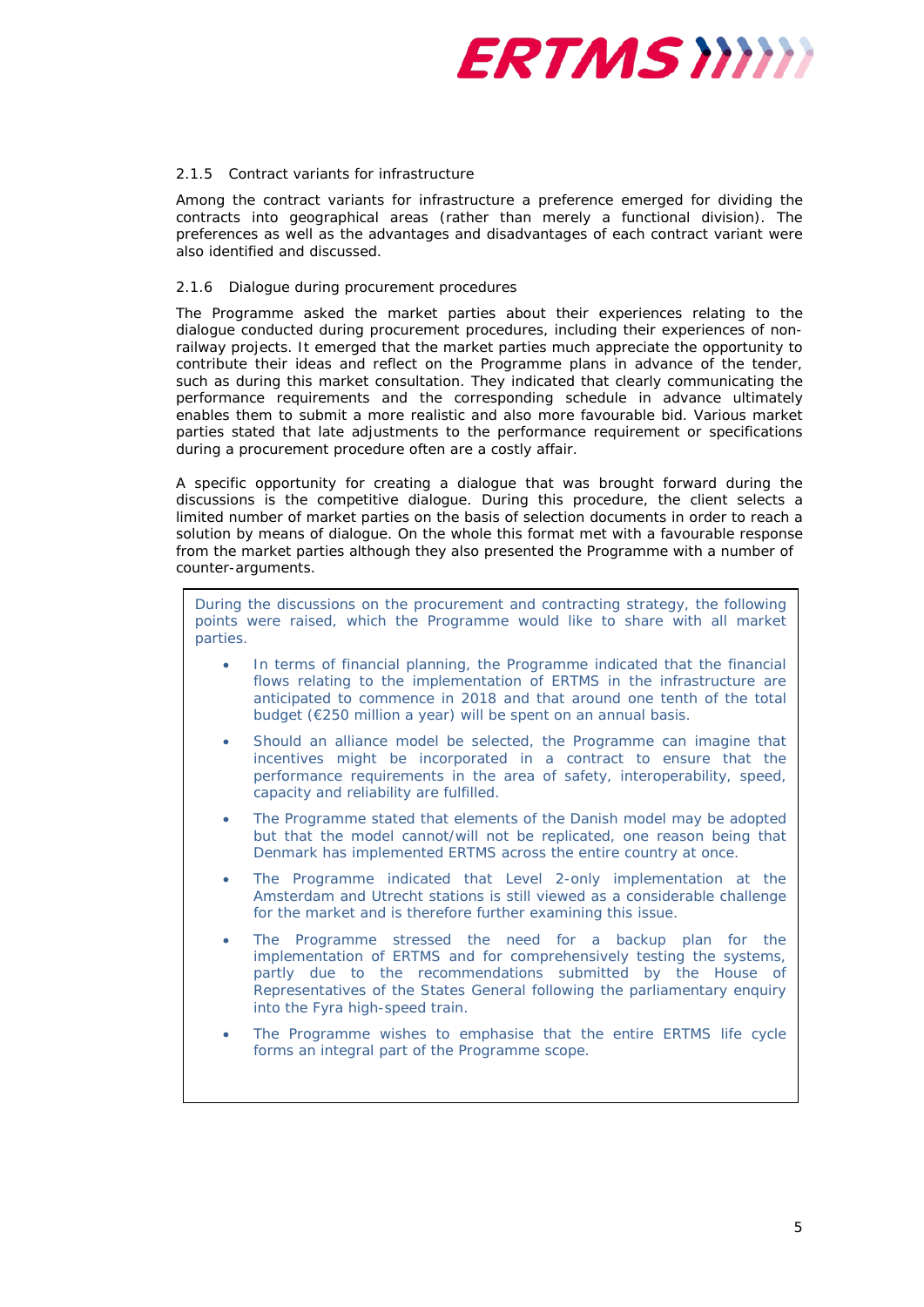

## <span id="page-5-0"></span>**2.2 System integration**

The discussions on system integration centred on the role and the fulfilment of that role by an independent party with responsibility for system integration. Background information and the questions relating to these topics are included in the market consultation document (Section 6.2).

#### *2.2.1 Position and role in relation to the client*

One of the choices that will need to be made concerns the position of the system integrator in relation to the Programme. The system integrator might be a party who oversees the whole system and makes adjustments as necessary (even down to the level of amending concluded contracts). On the other hand, system integration could be put out to tender as a separate task under an integrated contract. Linking the system integrator to the role of the client will ensure that the interests of the client and the system integrator do not diverge. On the other side of the coin, assigning system integration to a market party could ensure that ultimate responsibility is taken for guaranteeing that an effective, fully functioning overall system will be delivered.

If the system integrator is an independent party who is required to maintain oversight, a decision must be made on (1) the degree of control (process-oriented) and (2) the degree of technical responsibility.

In a number of discussions on system integration the possibility of working with common KPIs was discussed, which would enable parties to be called to account for their share in achieving the final result. The definitive KPIs may relate to services for passengers and the transport operator.

#### *2.2.2 System integrator's tasks*

During the discussions, the options for clearly setting out the allocation of tasks, powers and responsibilities were discussed. Ensuring that the system integrator's tasks and responsibilities are transparent to all other parties concerned is an important step in providing certainty that all parties are working towards the same goal and that successful system integration is achieved.

Several suggestions were made for the system integrator's tasks, including:

- Ensuring good train-track integration and that test facilities are available for this purpose.
- Ensuring the proper and continued interoperability of the old and new systems.
- Ensuring that the geographical spread will in fact result in well-integrated pieces of technology.
- Safeguarding transparency in the system integration process, paying attention to the different levels and aspects of system integration.
- Validating design decisions.
- Monitoring controlled new developments.
- Alerting parties in the event of contradictory specifications.
- Being wary of inflexibility arising from overspecification.
- *2.2.3 Mandate*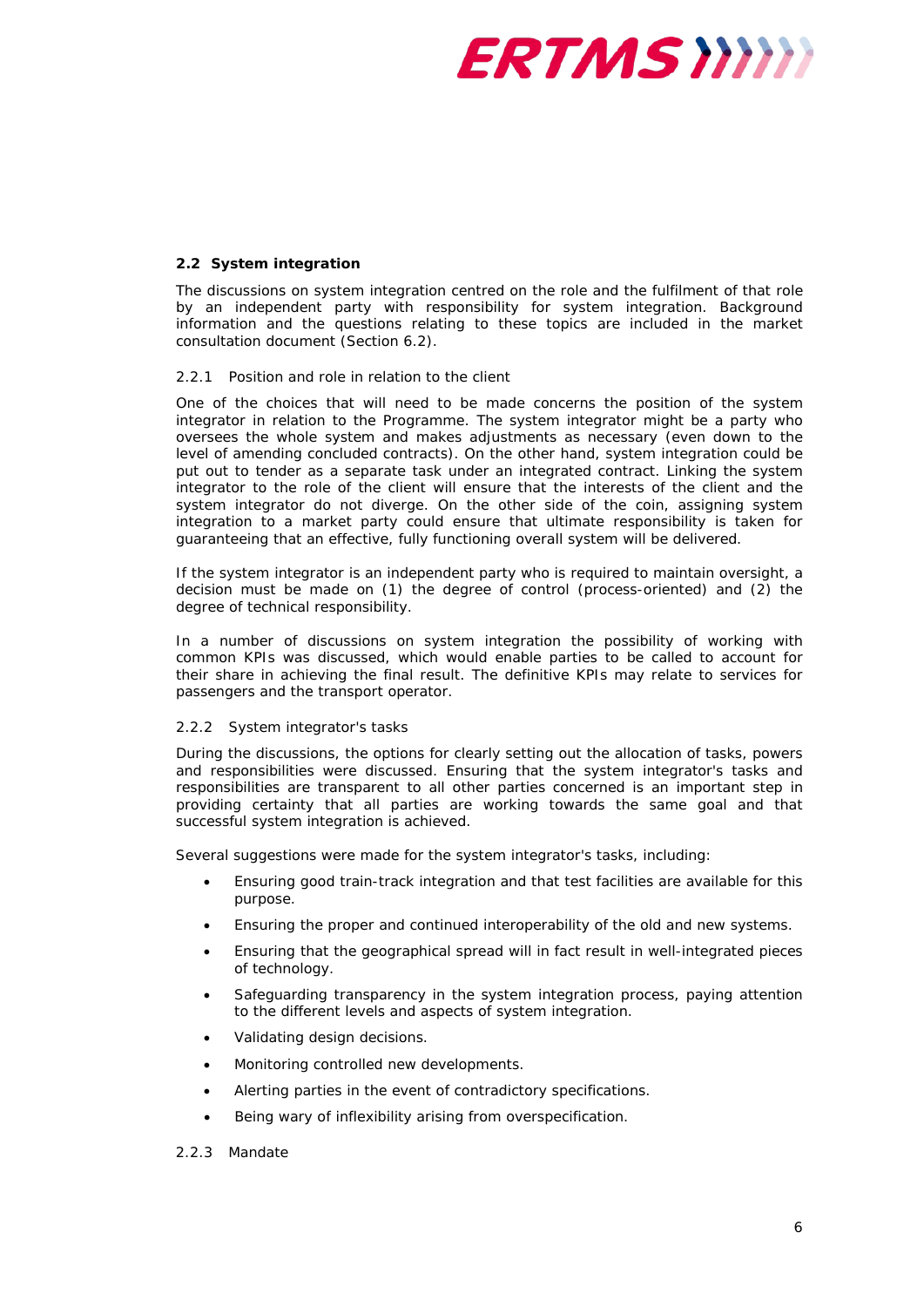

The market parties stated that the tasks assigned to a system integrator must be in line with the mandate issued to the incumbent. The Programme cannot assign a party responsibility for delivering a fully functional overall system if that party is unable to intervene. Moreover the system integrator's role and mandate must be clear to the other parties involved.

During the discussions on system integration, the following points were raised, which the Programme would like to share with all market parties. Since this Programme has 'major project' status, governance must also be addressed during the implementation and management phases.

### <span id="page-6-0"></span>**2.3 Transport system**

The discussions on the Transport system centred mainly on the specifications, RAMS performance and fall-back systems. Background information and the questions relating to these topics are included in the market consultation document (Section 6.3).

### *2.3.1 Specification*

The market parties warned the Programme of the risks associated with overspecification. To illustrate this, they stated that specifying the exact locations of the systems in the infrastructure would deprive the market parties of the opportunity to compete on the basis of their knowledge and expertise. During most of the discussions a clear preference emerged for functional specifications to the level of subsystem interfaces. Within these subsystems the supplier expects to be at liberty to offer the best solution. A number of market parties indicated that the Programme must ultimately provide specifications that are unrelated to existing brands, market parties and products. This should be based on currently available standards, while being alert to an abundance of country-specific customisation.

During the discussions the market parties requested that particular attention be paid to specifying user aspects. Against this background the importance of giving consideration to training courses, putting the system(s) into operational service, the design processes and the design rules were further discussed.

The good performance of the ERTMS system at the transport system level necessitates the assessment of the performance of the individual components combined. This means that transparent information on the performance of the subsystems must be made available and that the interaction between these subsystems should be monitored and analysed in a transparent manner.

### *2.3.2 RAMS performance*

It emerged from the market consultation that is difficult to obtain accurate RAMS performance figures from the market for several reasons. Discussions were also held with the market parties about responding to various challenges such as the following:

- Validated figures can only be obtained from practical ERTMS implementations, of which only a limited number are available. The available figures were achieved in specific external circumstances and therefore may not be applicable to other situations. The figures were not always determined in the same way and for that reason cannot automatically be compared because the architecture and the system requirements must be identical.
- The performance figures achieved do not show the maximum achievable performance, but are based on the budget and the requirements for that particular implementation.
- The RAM budgets allocated for the subsystems should be in accordance with the products available on the market or what can reasonably be developed. In order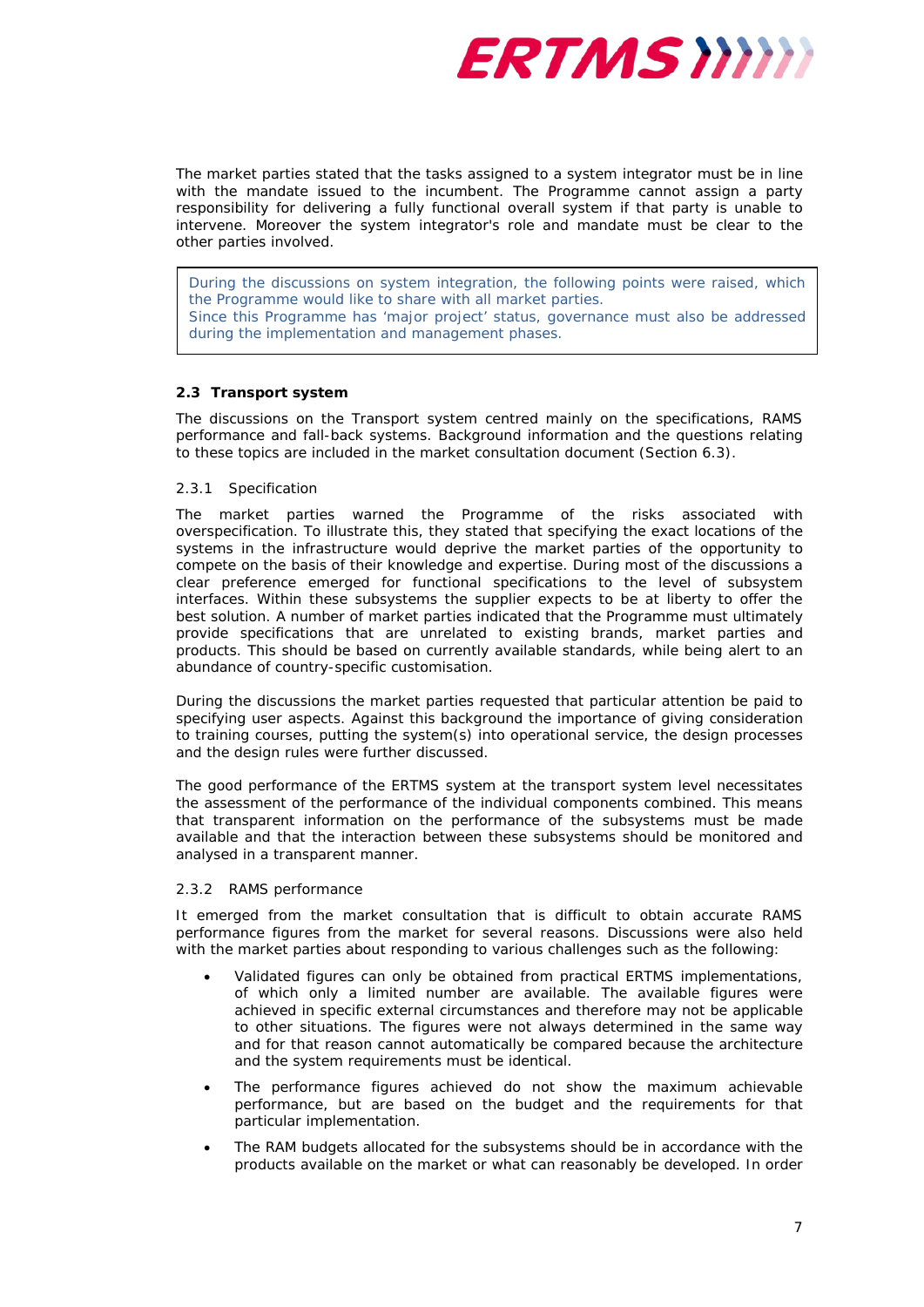

to determine these budgets it is of vital importance to use the knowledge available in the market and to work together in formulating these requirements.

Many market parties acknowledge that the availability of GSM-R is a crucial link in the chain. This is reinforced on account of the fact that there is relatively limited practical experience available, or none at all of: a) the use of ERTMS on busy nodes b) GSM-R combined with Enhanced GPRS (EDGE) for ERTMS.

#### *2.3.3 Possible fall-back systems*

A number of suggestions for potential fall-back systems were put forward during the market consultation, including a pilot system, a system based on improved GPS or Galileo, a 'white light system', consisting of legacy systems, a range of Level -1 variants (potentially with switchable balises) and alternative network types such as LTE.

During the discussions on the transport system, the following points were raised, which the Programme would like to share with all market parties.

- While TMS is deemed to be extremely important by the Programme, it falls outside the scope of this Programme. In the years ahead specific projects relating to TMS systems may be combined with the ERTMS Programme, but there are no plans to do so at present.
- One option would be to use a separate set of test specifications for systems typically used in the Netherlands.
- The Programme has taken the use of open standards into account for monitoring systems.
- The Programme plans to use axle counters where there is a demand for train control combined with a need for higher capacity.
- The Programme stated that the maturity study will be updated to include the latest experiences with GSM-R and Level -2 only implementations on major nodes in Austria.

### <span id="page-7-0"></span>**2.4 Rolling stock**

The discussions on rolling stock centred mainly on conversion capacity and resources, site surveys and possible scenarios for STM-ATB. Background information and the questions relating to these topics are included in the market consultation document (Section 6.4).

### *2.4.1 Conversion capacity and resources*

During the discussions the Programme was looking for suggestions for the conversion of trains, in which the intellectual property rights would be vested in specific systems. The discussions enabled the Programme to gain an understanding of the approach preferred by the various market parties. In addition a few suggestions were made for achieving the desired result.

Another problem area that was highlighted, in addition to railway workshops and staff, are the options for taking rolling stock out of the timetable. The market parties asked that clarity be provided on how long rolling stock would be available for conversion. On the topic of qualified staff for carrying out conversion, most market parties generally stated that this would not pose any major problems. However, opinions differ considerably on workshop capacity. Various scenarios were discussed such as designing dedicated conversion workshops and using the existing workshops of various market parties.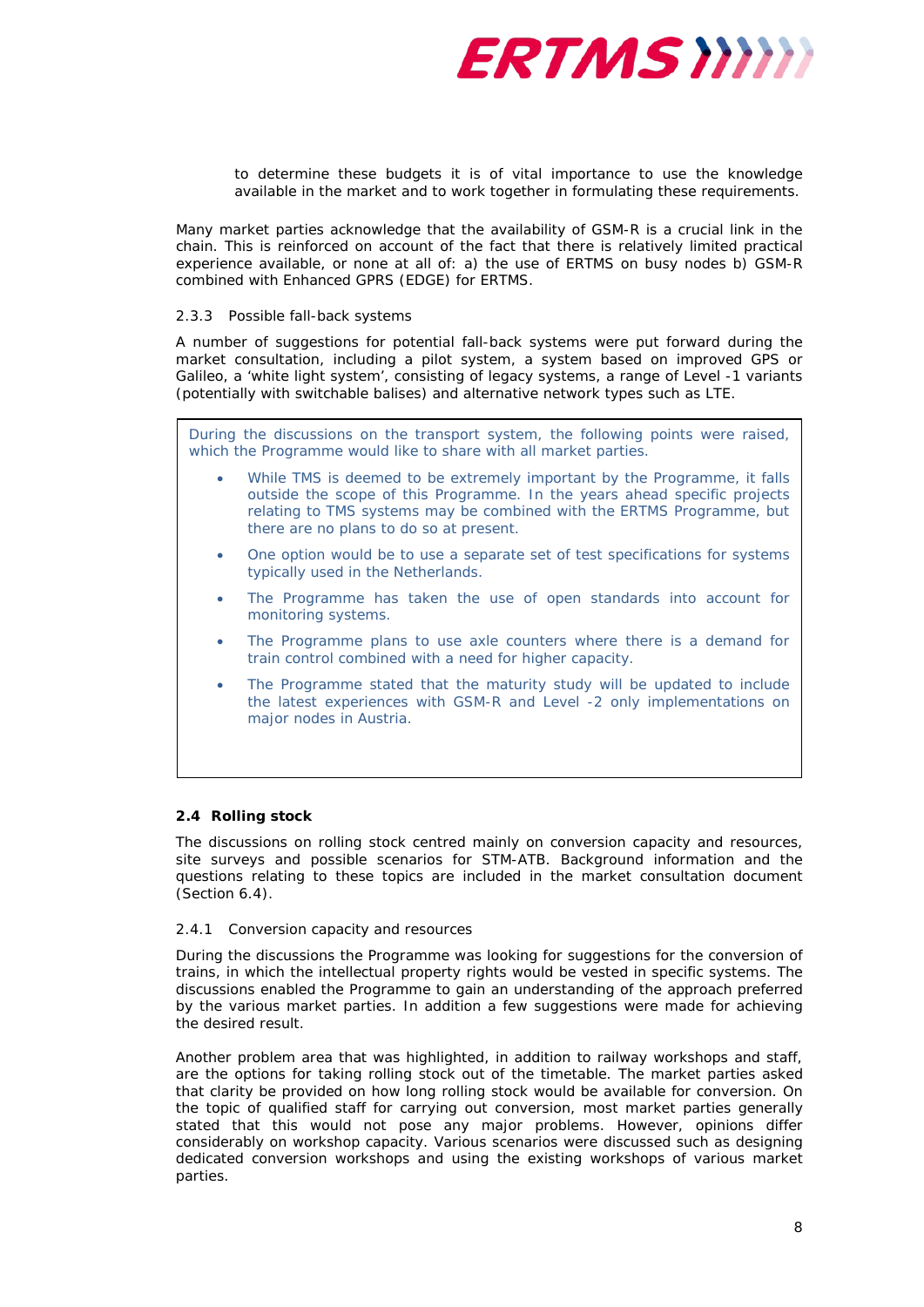

To optimise engineering work, a lot divided into train type series has the strongest preference.

### *2.4.2 Site surveys*

It emerged from the market consultation that site surveys of the rolling stock would be desirable in order to draw up a tender for conversion to ERTMS. Engineering documentation alone would be inadequate because not all 3D details can be seen and the documentation is not always current. According to various market parties, by conducting a site survey (in other words turning train types inside out before the call for tenders), the Programme may receive more competitive bids because the risks will have been more accurately assessed and factored in. The estimated duration of a site survey is around one day for each train type.

### *2.4.3 STM-ATB*

Various scenarios were discussed with the market parties relating to STM-ATB issues (the fact that there are only two suppliers who can deliver at present). Based partly on the suggestions received by the Programme and the preferences expressed by the market parties, the Programme will continue to develop an appropriate strategy.

During the discussions on rolling stock, the following points were raised, which the Programme would like to share with all market parties.

- As an indication, the Programme stated that a period of three to six years is being considered for the conversion of all the rolling stock to ERTMS.
- The Programme has placed a strong emphasis on ensuring a level playing field in respect of market parties with prior knowledge of rolling stock, thereby enabling all market parties a fair opportunity to submit a bid.
- The Programme confirms that there are significant differences between trains, even within a series. The Programme is currently collating all the available knowledge on rolling stock.
- During the discussions the Programme confirmed that the residual capacity of rolling stock both at NS and the other rail operators forms a constraint in planning the conversion.
- As an indication, the Programme stated it is looking at around 35 units of rail maintenance rolling stock that will need to undergo conversion. The Programme is examining whether the ERTMS programme could supply an existing STM product for a prospective tender for rolling stock and, if so, whether the ERTMS programme should develop external a new STM to supply for this purpose, thereby ensuring that this component of the onboard configuration would be available to all potential tendering parties. Efforts to achieve the desired level playing field for the nationwide roll-out programme are already underway. This includes the development of an STM-ATB EG. Possibilities for ATB NG are also being looked at, given that the STM-ATB EG is not suited for this purpose.

## <span id="page-8-0"></span>**2.5 Infrastructure**

During the market consultation discussions on the ERTMS infrastructure, the following topics were considered:

• Using Commercial-off-the-Shelf (COTS) Programmable Logic Controllers (PLCs) as object controllers for decentralised safety components.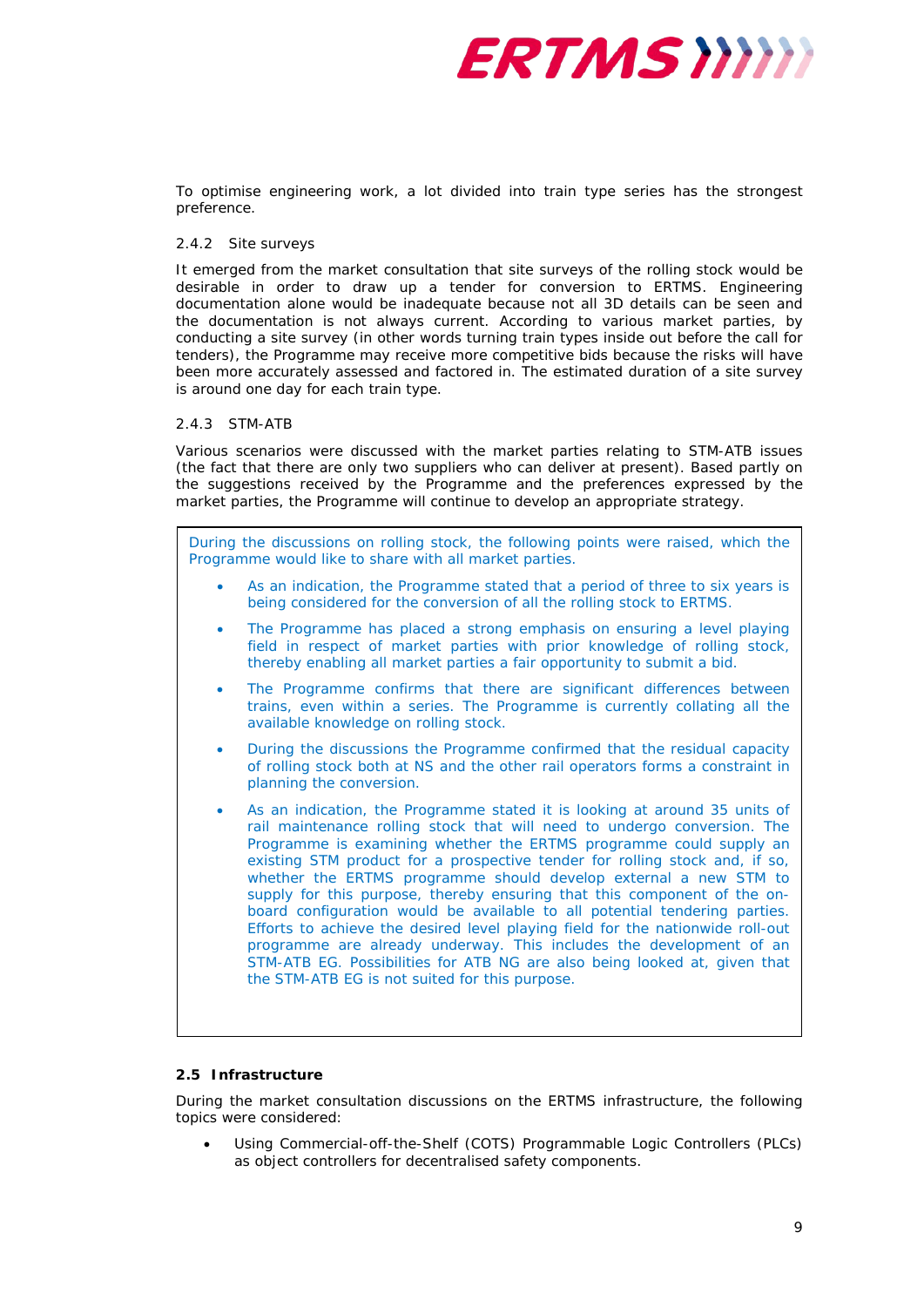

- Definition and size of RBC areas and RBC-RBC handovers.
- Exchanging ERTMS configuration data between the infrastructure controller and the supplier.
- Centralisation of RBC and IXL systems and the network architecture.

The findings arising from the market consultation on these topics are discussed in the following paragraphs. Background information and the questions relating to these topics are included in the market consultation document (Section 6.5).

### *2.5.1 Using COTS PLCs as object controllers for decentralised safety elements*

The advantages and disadvantages of using PLCs as object controllers for decentralised safety components were discussed with the market parties. The market parties raised a number of points for consideration by the Programme relating to the direction presented. One of the points raised by the market parties is the system integration (and therefore the system integration risk) of equipment, with which the suppliers are 'unfamiliar'. It would be more realistic to work towards a set of defined, open interfaces between the building blocks (vendor-specific system components). In this context, the market parties referred mostly to EULYNX. However, the market parties drew attention to the long production lead times and the expectation that the results of EULYNX would be available too late.

### *2.5.2 Definition and size of RBC areas and RBC-RBC handovers*

Several infrastructural layout configurations in the Netherlands were discussed with the market parties and the associated problems. The most appropriate definition of the topology of an RBC area (small versus large) generally appears to be determined by two conflicting parameters:

- *Small* RBC areas introduce many RBC handovers with all the associated problems (see issues in the market consultation presentation). Moreover RBC handovers carry a number of risks, for which no proven solutions are available to date. Based on this fact, an RBC area should be defined as widely as possible.
- The disadvantage of *large* RBC areas is that implementing configuration changes in the infrastructure could affect the traffic flow. This could have a significant impact on 24/7 railway junctions such as Utrecht. After all, train services in the whole area will need to be suspended even for a minor change on a small section of track. The smaller the RBC area, the smaller the impact of the interruption.

### *2.5.3 Exchanging ERTMS configuration data between the infrastructure controller and the supplier*

The market parties were consulted on the possibility of exchanging ERTMS configuration data in the manner proposed in the market consultation document, which generally met with a favourable response.

#### *2.5.4 Centralisation of RBC and IXL systems and the network architecture.*

The possibility of installing the central RBC-IXL systems in data centres, the possibility of remote monitoring and remote management and the requirements that this would impose on the required networks were discussed with the market parties.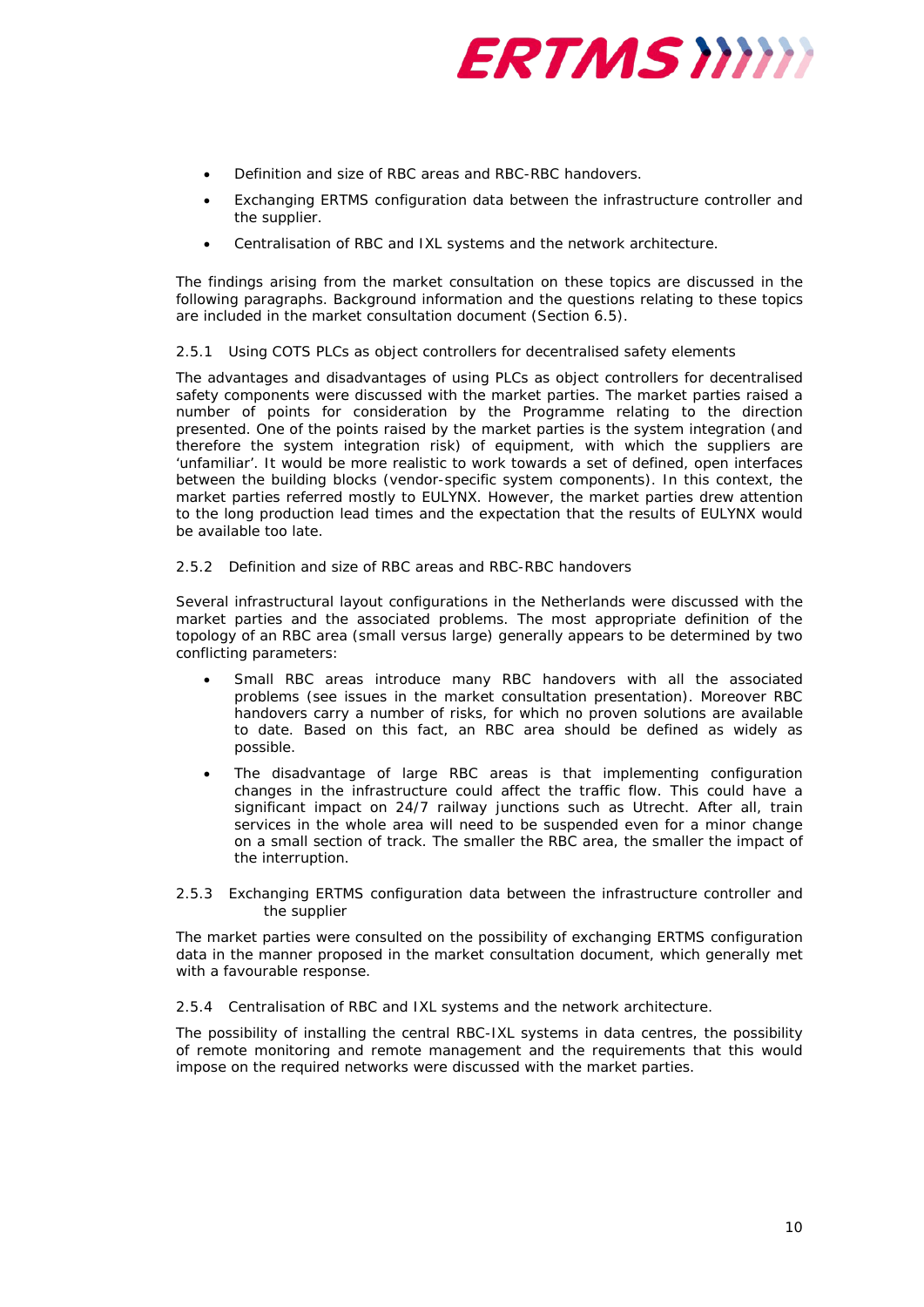

During the discussions on infrastructure, the following points were raised, which the Programme would like to share with all market parties:

- The Programme believes that it is a risk that when an RBC is taken out of service to modify a railway line, unavailability will occur on all railway lines under the RBC's responsibility.
- Generally speaking, primary authority for the implementation and management of GSM-R-related matters lies with ProRail, and not with the ERTMS Programme. However, both parties coordinate effectively with each other on GSM-R-related matters.

During the additional infrastructure discussions, the Betuwe route connection and the Utrecht-Den Bosch corridor were discussed. The Programme provided the following information for the purpose of these discussions:

*The Betuwe route and the Utrecht-Den Bosch corridors were discussed in the context of RBC-RBC HO. We are examining aspects such as the relationship between the RBC areas and the corridors (e.g. the corridor crossing the Betuwe route and Utrecht-Den Bosch at Meteren). One point to be considered is that these corridors are controlled by different Traffic Control Centres (VPT systems).*

*As a concrete example we have questions relating to whether an RBC-RBC handover is possible for this corridor crossing on the 'curves' (tracks EE1/2, FF1 / 2 and CC1/2, DD1/2 as shown on the OBE 5 diagram provided and the 11 drawings). What problems would there be for RBC-RBC handovers at these locations? This relates not only to RBCs from the same supplier but also to RBCs from different suppliers. Please note it is possible to start up trains at these locations. Furthermore the flank protection and the emergency stop functionality used (CES) is an important factor, see also issue K for question 5.1.2. Another question is what measures are available for RBC-RBC handovers to mitigate the risk of a delay in a CES or SMA as a result of the train connection time?*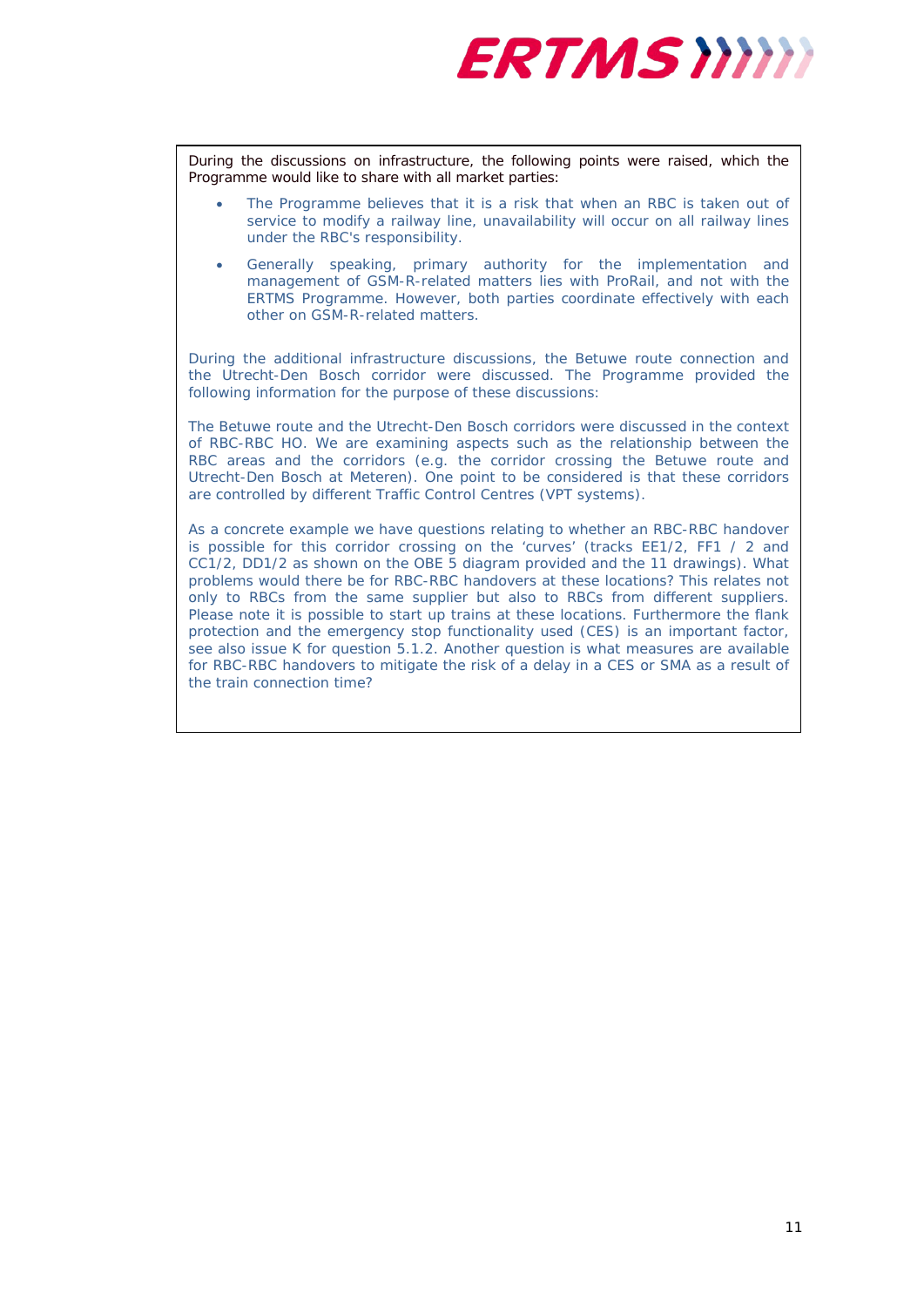

# <span id="page-11-0"></span>**3 Further process**

### <span id="page-11-1"></span>**3.1 Planning - Plan preparation phase for the ERTMS programme**

During the market consultation the market parties asked how the Fyra enquiry would affect the planning of the ERTMS programme. The Programme would like to refer to the cover letter to the third ERTMS progress report, in which the state secretary for Infrastructure and the Environment provides further information on this matter<sup>[3](#page-11-2)</sup>.

*'As discussed during the General Consultation of 17 June 2015, the planning and the plan preparation phase have been revised. This is due to the delay in appointing staff in the start-up phase and to ensure the requisite sequentiality between the Fyra enquiry and the ERTMS procurement and contracting strategy. In view of the period of time between the presentation of the results of the enquiry and the government's response, and the incorporation of the conclusions and lessons learned into the strategy, the strategy is anticipated to be submitted to the House of Representatives of the States General in the second quarter of 2016. Considering that it is of vital importance to carefully factor in all aspects of the strategy into the project decisions and taking account of the occurrence of potential risks, it follows that the project decisions will be deferred by four to six months.'*

In the 'Response to the questions on the third ERTMS progress report and the dual signalling pilot' of 14 January 2016, the state secretary for Infrastructure and the Environment provided the following information<sup>[4](#page-11-3)</sup>:

*'In the third progress report on the ERTMS programme the House of Representatives of the States General was informed of the importance of carefully considering the recommendations by the Parliamentary Committee on the Fyra enquiry and incorporating these when developing and implementing the Programme. It was indicated at that time that this would have consequences for the planning. The government's position on the enquiry is expected to be announced in spring 2016, but it has become quite clear that a number of substantive recommendations may be relevant to the ERTMS programme. A concrete example is the recommendation to establish a comprehensive, integral testing company which, for the time being, had been planned only in a limited form and size. I believe it is essential that the Programme takes sufficient time to follow up on the recommendations and the government's response.'*

<span id="page-11-3"></span><span id="page-11-2"></span><sup>3</sup> https://www.rijksoverheid.nl/documenten/rapporten/2015/10/01/derde-voortgangsrapportage-programma-ertms 4 https://www.rijksoverheid.nl/documenten/kamerstukken/2016/01/14/beantwoording-vragen-over-derdevoortgangsrapportage-ertms-en-de-pilot-dual-signalling